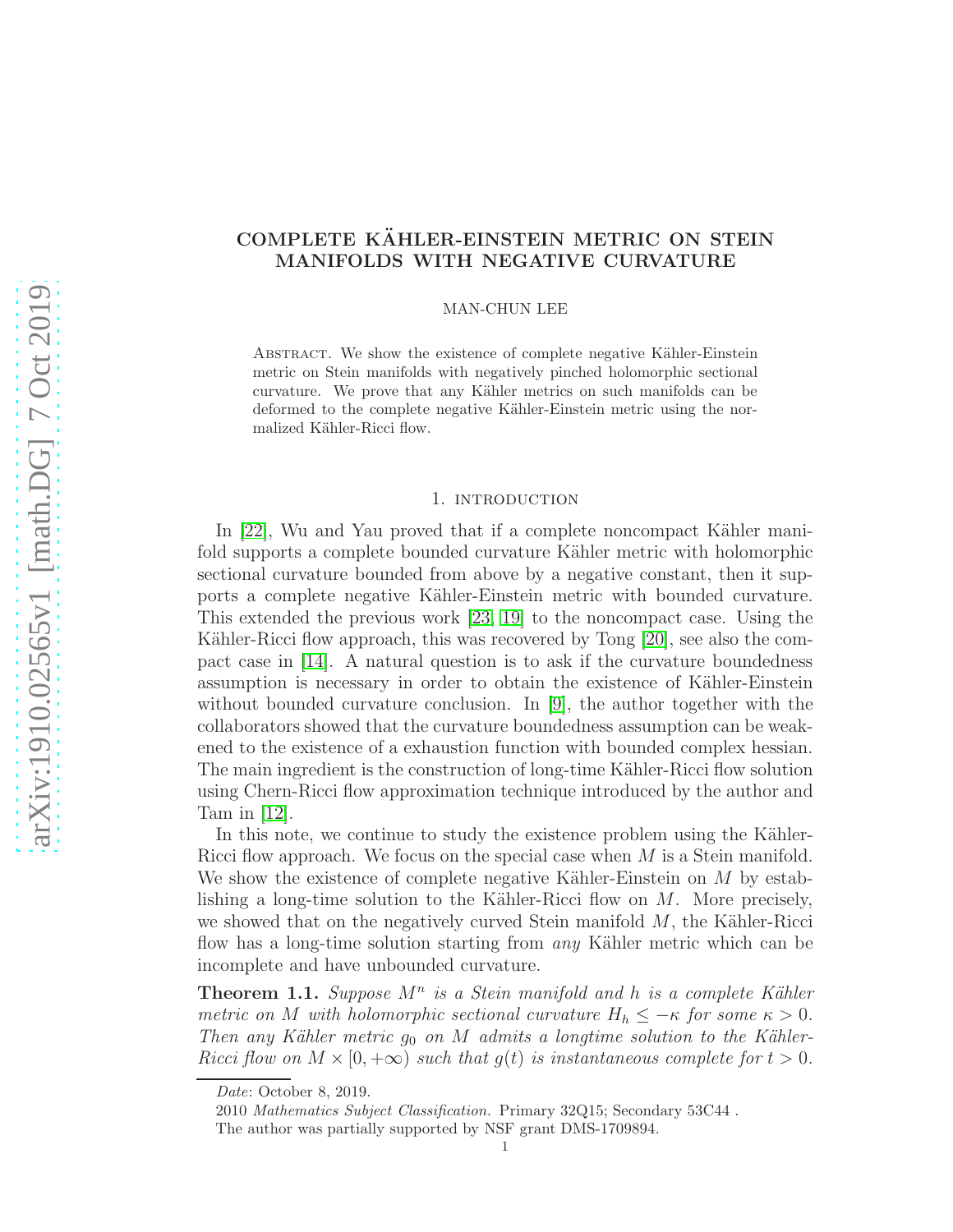### 2 Man-Chun Lee

On general Kähler manifold, the short-time existence of the Kähler-Ricci flow was first studied by Shi [\[17,](#page-6-7) [18\]](#page-6-8) when the initial metric  $g_0$  is complete with bounded curvature. In general without curvature condition, the existence theory was still being unclear except the surface case. In the case of surface, the existence of the Ricci flow starting from incomplete metric has been studied in details by Giesen and Topping [\[3,](#page-5-0) [4,](#page-6-9) [5\]](#page-6-10). This can be viewed as a partial generalization of their result in higher dimension.

By combining the existence with the convergence result in [\[9\]](#page-6-5), we have the existence of the complete negative Kähler-Einstein metric.

<span id="page-1-0"></span>**Corollary 1.1.** Suppose M is a Stein manifold and h is a complete Kähler metric on M with holomorphic sectional curvature  $H_h \leq -\kappa$  for some  $\kappa > 0$ , then  $M$  admits a unique complete Kähler-Einstein metric with negative scalar curvature.

Using Corollary [1.1,](#page-1-0) we know that the following situation admit complete negative Kähler-Einstein metric.

Example 1.1. Using a result of Wu [\[21\]](#page-6-11) and Corollary [1.1,](#page-1-0) any complete simply connected Kähler manifold  $(M, g)$  with sectional curvature bounded from above by −1 admits a complete negative K¨ahler-Einstein metric.

Example 1.2. Let  $\mathbb{B}^{n-1}$  be the unit ball in  $\mathbb{C}^n$ , then any proper embedded complex sub-manifold  $\Sigma$  of  $\mathbb{B}^{n-1}$  admits a complete negative Kähler-Einstein metric. To see this,  $\mathbb{B}^{n-1}$  admits the Bergman metric h with constant holomorphic sectional curvature. By the decreasing property of holomorphic curvature and properness, the pull-back metric of h on  $\Sigma$  is a complete Kähler metric with holomorphic sectional curvature bounded from above by negative value. Then the existence followed from Corollary [1.1.](#page-1-0)

Example 1.3. Let  $\mathbb D$  be the unit disk in  $\mathbb C$  associated with the Poincaré metric. Let  $\Sigma$  be a proper embedded complex sub-manifold  $\Sigma$  of  $\mathbb{D}^n = \mathbb{D} \times \cdots \times \mathbb{D}$ . The produce metric on  $\mathbb{D}^n$  is complete with holomorphic sectional curvature bounded from above by negative value. Then  $\Sigma$  admits a complete negative Kähler-Einstein metric using the argument in previous example.

# 2. A-PRIORI ESTIMATES FOR THE KÄHLER-RICCI FLOW

Let  $M^n$  be a complex manifold. The Kähler-Ricci flow on M starting from initial metric  $g_0$  is a family of Kähler metric  $g(t)$  which satisfies

(2.1) 
$$
\begin{cases} \frac{\partial}{\partial t} g_{i\bar{j}} = -R_{i\bar{j}}; \\ g(0) = g_0. \end{cases}
$$

on  $M \times [0, T]$  for some  $T > 0$ . We say that  $g(t)$  is a complete solution if  $g(t)$ is a complete metric on M for each  $t \in [0, T]$ .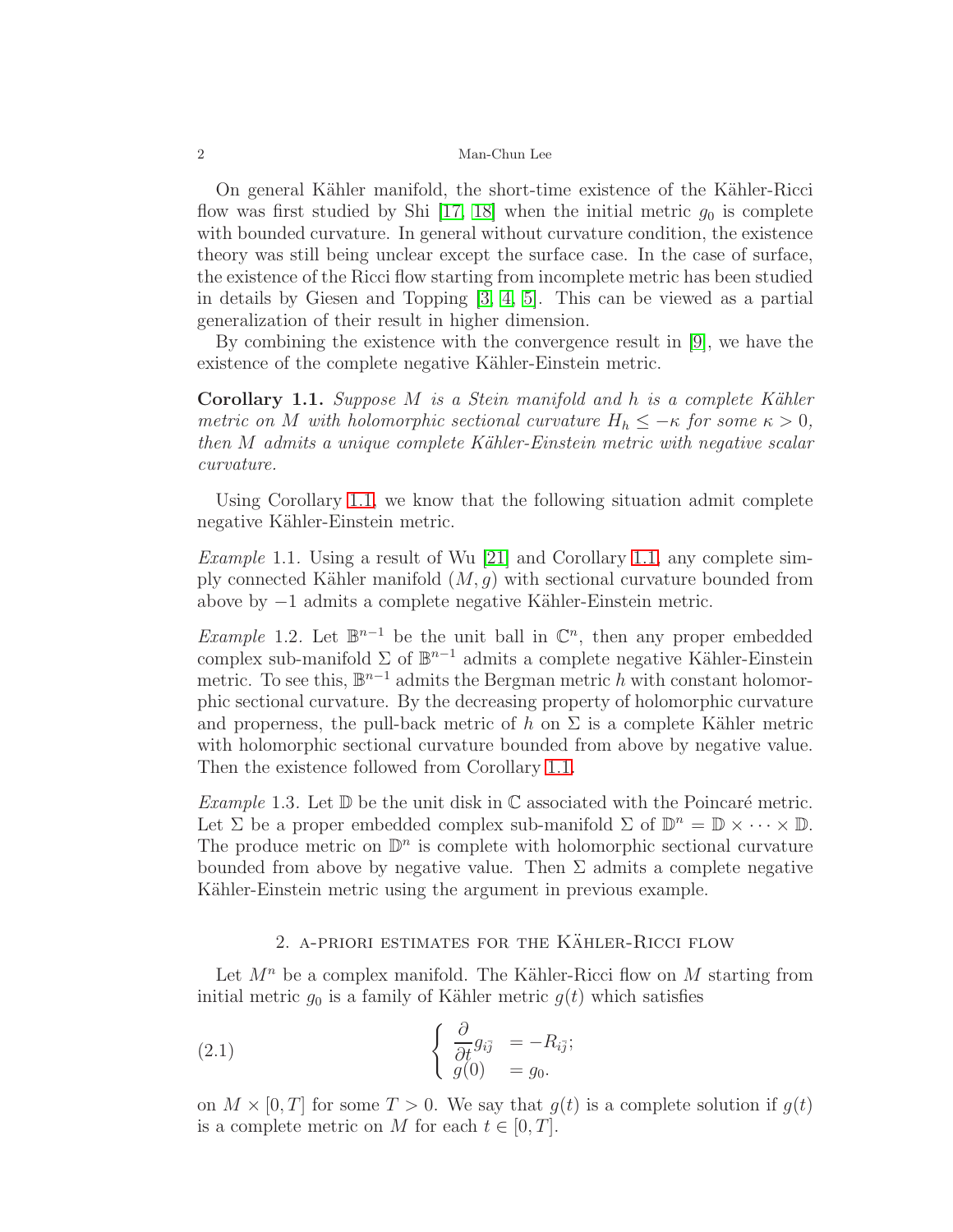<span id="page-2-0"></span>**Lemma 2.1.** Let  $g(t)$  be a complete solution to the Kähler-Ricci flow on  $\Omega \times$ [0, T] for  $T \leq +\infty$ . Suppose h is a Kähler metric on  $\Omega$  which can possibly be incomplete such that its holomorphic sectional curvature is bounded from above by  $-\kappa$  for some  $\kappa > 0$ . Then on  $\Omega \times (0, T]$ , g(t) satisfies

$$
\frac{(n+1)\kappa t}{2n}h \le g(t).
$$

Proof. Using parabolic Schwarz Lemma gives

(2.2) 
$$
\left(\frac{\partial}{\partial t} - \Delta_t\right) \text{tr}_g h \leq g^{i\bar{j}} g^{k\bar{l}} \tilde{R}_{i\bar{j}k\bar{l}}.
$$

where  $\tilde{R}$  denotes the curvature tensor of metric h. By using a trick of Royden [\[6,](#page-6-12) Lemma, p.552], the bisectional curvature quantities is bounded from above,

(2.3) 
$$
g^{i\bar{j}}g^{k\bar{l}}\tilde{R}_{i\bar{j}k\bar{l}} \leq -\frac{n+1}{2n}\kappa(\text{tr}_g h)^2.
$$

Noted that the inequality also holds when  $h$  is not complete. Hence, we have

(2.4) 
$$
\left(\frac{\partial}{\partial t} - \Delta_t\right) \operatorname{tr}_g h \leq -\frac{n+1}{2n} \kappa (\operatorname{tr}_g h)^2.
$$

If  $T < +\infty$ , applying [\[9,](#page-6-5) Lemma 5.1] with  $Q = \text{tr}_q h$  gives

$$
\operatorname{tr}_g h \le \frac{2n}{\kappa (n+1)t}
$$

on  $\Omega \times [0, T]$ . If  $T = +\infty$ , then apply it on  $[0, L]$  and followed by letting  $L \to +\infty$ .  $L \rightarrow +\infty$ .

We also have a instantaneous bound on the scalar curvature.

<span id="page-2-1"></span>**Lemma 2.2.** Let  $q(t)$  be a complete solution to the Kähler-Ricci flow on  $\Omega \times$ [0, T] for  $T \leq +\infty$ , then the scalar curvature satisfies

$$
R_{g(t)} \geq -\frac{n}{t}.
$$

*Proof.* Noted that the scalar curvature R satisfies  $\left(\frac{\partial}{\partial t} - \Delta_t\right)R \geq \frac{1}{n}R^2$ . The proof is similar to the that in Lemma [2.1](#page-2-0) by applying [\[9,](#page-6-5) Lemma 5.1] with  $Q = -R$ .

We also need the following version of pseudolocality of Ricci flow from [\[7\]](#page-6-13).

<span id="page-2-2"></span>**Proposition 2.1.** For any  $m \in \mathbb{N}$  and  $v > 0$ , there is  $\sigma(m, v), \Lambda(m, v) >$ 0 such that if  $q(t)$  is a complete Ricci flow solution on  $M^m \times [0,T]$  with  $\sup_{[\tau,T]} |\text{Rm}(g(t))| < +\infty$  for all  $\tau > 0$  and satisfies

- (1)  $|\text{Rm}(g(0))| \leq r^{-2}$  on  $B_{g_0}(p,r)$ ;
- (2)  $V_{g_0}(B_{g_0}(p,r)) \ge r^m v,$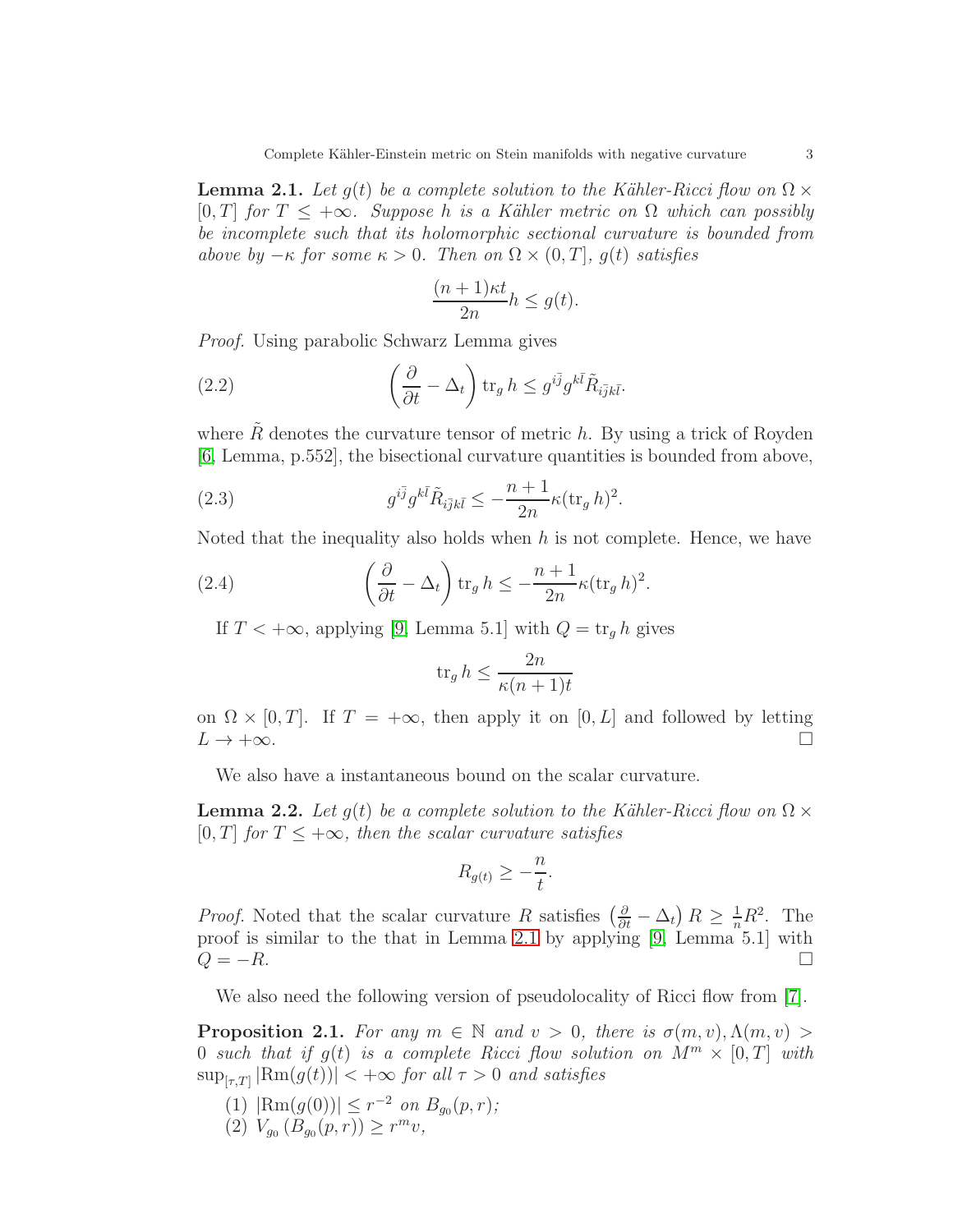for some  $p \in M$  and  $r > 0$ , then we have

$$
|\text{Rm}(x,t)| \le \Lambda r^{-2}
$$

on  $B_{g(t)}(p, \sigma r)$ ,  $t \leq \min\{T, \sigma^2 r^2\}$ .

<span id="page-3-1"></span>Proof. The follows by applying [\[7,](#page-6-13) Corollary 3.1] to the rescaled Ricci flow solution  $r^{-2}g(r^2t)$  and then rescale it back.  $□$ 

### 3. approximation using pseudoconvex domain

In this section, we will construct local Kähler-Ricci flow solution using the Steinness of  $M$ . By a result of Grauert [\[10\]](#page-6-14), there exists a smooth strictly pluri-subharmonic function  $\rho$  on M which is a exhaustion function. For  $R > 1$ large, denote its sublevel set to be

$$
U_R = \{x \in M : \rho(x) < R\}.
$$

This is a bounded strictly pseudo-convex domain in  $M$  as defined in [\[2\]](#page-5-1). By Sard's Theorem, we may find a sequence of  $R_m \to +\infty$  such that  $d\rho \neq 0$  on  $\partial U_{R_m}$ . By the result in [\[2\]](#page-5-1), there exists a complete Kähler-Einstein metric  $\tilde{\omega}_m = -\text{Ric}(\tilde{\omega}_m)$  with bounded curvature defined on  $U_{R_m}$ . Now we will construct approximating Kähler-Ricci flow using  $\{(U_{R_m}, \tilde{\omega}_m)\}_{m\in\mathbb{N}}$ . Let  $\omega_0$  be the Kähler form of the initial metric  $g_0$ . On  $U_{R_m}$ , define  $\omega_{0,m,\epsilon} = \omega_0 + \epsilon \tilde{\omega}_m$ . We will use  $g_{0,m,\epsilon}$  to denote the corresponding Kähler metric.

<span id="page-3-0"></span>**Lemma 3.1.** For any  $\epsilon > 0$ ,  $\omega_{0,m,\epsilon} = \omega_0 + \epsilon \tilde{\omega}_m$  is a complete Kähler metric on  $U_{R_m}$  which is uniformly equivalent to  $\tilde{\omega}_m$ .

Proof. The completeness is clear. It remains to establish the upper bound of  $\omega_{0,m,\epsilon}$  with respect to  $\tilde{\omega}_m$ . Since  $\rho_{i\bar{j}} > 0$  and  $U_{R_m}$  is pre-compact in M, there is  $C_m >> 1$  such that

(3.1) 
$$
\omega_0 \leq C_m \sqrt{-1} \partial \bar{\partial} \rho
$$

on  $U_{R_m}$ . On the other hand by [\[2\]](#page-5-1),  $\tilde{\omega}_m$  is uniformly equivalent to the standard metric  $-\sqrt{-1}\partial\bar{\partial}\log(R-\rho)$  on  $U_{R_m}$ . Therefore,

(3.2)  
\n
$$
\omega_0 \leq C_m \sqrt{-1} \partial \bar{\partial} \rho
$$
\n
$$
\leq -C_m \sqrt{-1} \partial \bar{\partial} \log(R - \rho)
$$
\n
$$
\leq C \tilde{\omega}_m.
$$

This completes the proof.  $\Box$ 

Using the uniform equivalence of metrics, we can deform the Kähler metric using the Kähler-Ricci flow on each  $U_{R_m}$  with long-time existence.

**Proposition 3.1.** There exists a complete long-time solution  $\omega_{m,\epsilon}(t)$  to the Kähler-Ricci flow with initial metric  $\omega_{0,m,\epsilon}$  on  $U_{R_m} \times [0,+\infty)$  such that  $\omega_{m,\epsilon}(t)$ is uniformly equivalent to  $\tilde{\omega}_m$  on any  $[a, b] \subset [0, +\infty)$ .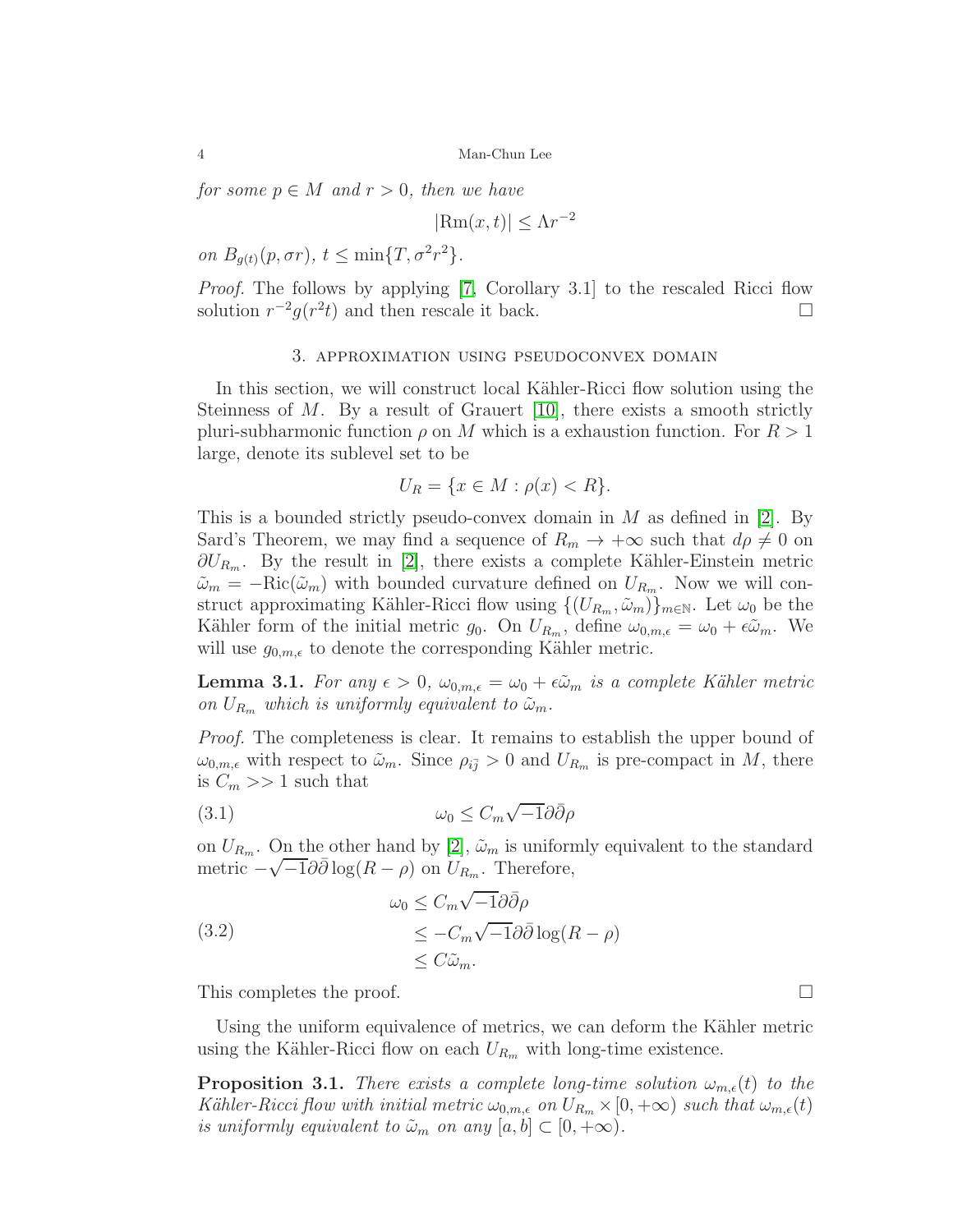*Proof.* From Lemma [3.1,](#page-3-0) there exists  $\delta > 0$  such that

(3.3) 
$$
\begin{cases} \omega_{0,m,\epsilon} \leq \delta^{-1} \tilde{\omega}_m; \\ \omega_{0,m,\epsilon} - s \text{Ric}(\tilde{\omega}_m) > \delta \tilde{\omega}_m. \end{cases}
$$

for any  $s > 0$ . The proposition follows from [\[1,](#page-5-2) Theorem 1.4].

# 4. Proof of main theorem

In this section, we will construct a global longtime solution  $g(t)$  to the Kähler-Ricci flow with initial metric  $g(0) = g_0$  using the idea in [\[4\]](#page-6-9) adapted in higher dimensional Kähler case. The main goal is to show that  $g(t) =$  $\lim_{m\to+\infty}\lim_{\epsilon\to 0}g_{m,\epsilon}(t)$  exists. In [\[8,](#page-6-15) [1\]](#page-5-2), it was showed that  $g_m(t) = \lim_{\epsilon_i\to 0}g_{m,\epsilon_i}(t)$ exists smoothly up to  $t = 0$  for some subsequence  $\epsilon_i \rightarrow 0$  using estimates from parabolic Monge-Ampère equation. Since the information of  $Ric(h)$  on M is missing, we need to take an alternative approach to obtain the estimates for compactness when  $m \to +\infty$ .

Proof of Theorem [1.1.](#page-0-0) From the discussion in section [3,](#page-3-1) there is a sequence of bounded strictly pseudo-convex domain  $U_{R_m}$  exhausting M. Moreover, there is a sequence of complete Kähler-Ricci flow  $g_{m,\epsilon}(t)$  defined on  $U_{R_m} \times [0,+\infty)$ with  $g_{m,\epsilon}(0) = g_{0,m,\epsilon}$ . Because of completeness, we may apple Lemma [2.1](#page-2-0) and Lemma [2.2](#page-2-1) to deduce that for all  $t \in [0, +\infty)$ ,

<span id="page-4-0"></span>(4.1) 
$$
\begin{cases} \frac{(n+1)\kappa t}{2n}h \leq g_{m,\epsilon}(t); \\ R_{g_{m,\epsilon}(t)} \geq -nt^{-1}. \end{cases}
$$

Here we regard h as a incomplete metric on the pre-compact set  $U_{R_m}$ . Moreover by uniform equivalence with a metric with bounded curvature, the Kähler-Ricci flow  $g_{m,\epsilon}(t)$  has bounded curvature when  $t > 0$ , for example see [\[1,](#page-5-2) [16,](#page-6-16) [13\]](#page-6-17).

Fix a compact set  $\Omega \in M$ , since  $g_{0,m,\epsilon}$  converges to  $g_0$  uniformly in any  $C^k$ as  $\epsilon \to 0$  and  $m \to +\infty$ , we can find  $r > 0$  and  $v > 0$  small enough such that for all  $x \in \Omega$ , m large and  $\epsilon_0(n, m, g_0, \Omega) > \epsilon > 0$ , we have

- (a)  $B_{g_{0,m,\epsilon}}(x,r) \in U_{R_m};$
- (b)  $|\text{Rm}(g_{0,m,\epsilon})| \leq r^{-2}$  on  $B_{g_{0,m,\epsilon}}(x,r);$
- (c)  $V_{g_{0,m,\epsilon}}(B_{g_{0,m,\epsilon}}(x,r)) \geq v r^{2n}$ .

By Proposition [2.1,](#page-2-2) for all m large and  $\epsilon < \epsilon_0(n, m, g_0, \Omega)$ , we have

(4.2) 
$$
\sup_{\Omega} |\text{Rm}(g_{m,\epsilon})(x,t)| \leq \Lambda(n,g_0,\Omega)
$$

for  $0 \le t \le \sigma(n, g_0, \Omega)$ . In particular, for all  $(x, t) \in \Omega \times [0, \sigma]$ ,

<span id="page-4-1"></span>(4.3) 
$$
e^{-\Lambda \sigma} g_{0,m,\epsilon} \le g_{m,\epsilon}(t) \le e^{\Lambda \sigma} g_{0,m,\epsilon}.
$$

For  $t > \sigma$ , we make use of [\(4.1\)](#page-4-0). Using the evolution of volume form with the second inequality in [\(4.1\)](#page-4-0), we have

(4.4) 
$$
\frac{\partial}{\partial s} \left( \log \frac{\det g_{m,\epsilon}(s)}{\det h} \right) = -R_{g_{m,\epsilon}(t)} \leq \frac{n}{s}.
$$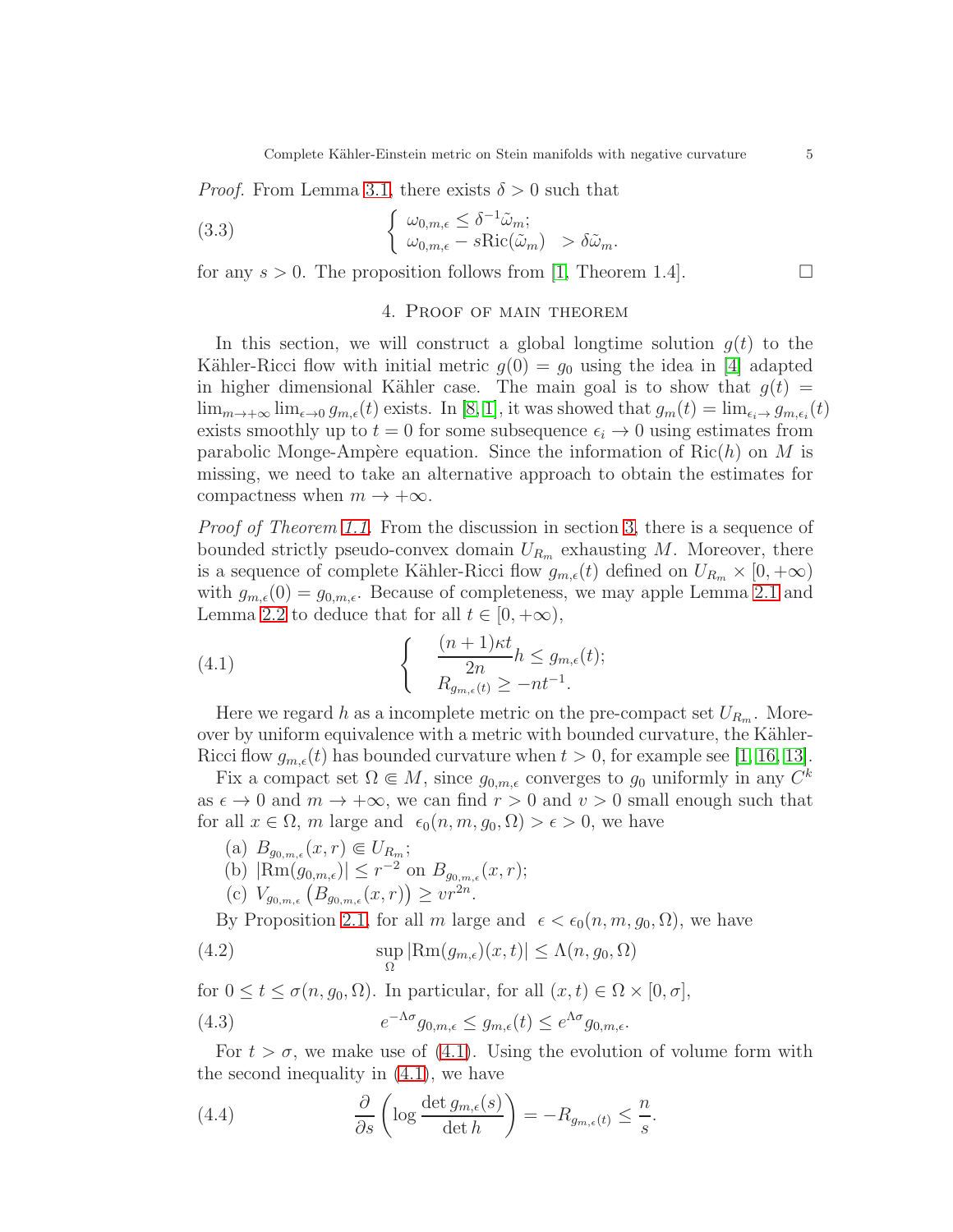By integrating it from  $\sigma$  to t, we have

<span id="page-5-3"></span>(4.5)  
\n
$$
\det g_{m,\epsilon}(t) \le \left(\frac{t}{\sigma}\right)^n \det g_{m,\epsilon}(\sigma)
$$
\n
$$
\le e^{n\Lambda\sigma} \left(\frac{t}{\sigma}\right)^n \det g_{0,m,\epsilon}.
$$

Combines [\(4.5\)](#page-5-3), [\(4.1\)](#page-4-0) and the elementary inequality  $tr_h g \n\leq \frac{\det g}{\det h}$  $\frac{\det g}{\det h}(\operatorname{tr}_g h)^{n-1},$ we deduce that for all  $(x, t) \in \Omega \times [\sigma, +\infty)$ ,

<span id="page-5-4"></span>(4.6) 
$$
\frac{(n+1)\kappa t}{2n}h \le g_{m,\epsilon}(t) \le \left(\frac{e^{\Lambda \sigma}t}{\sigma}\right)^n \left[\frac{2n}{(n+1)\kappa t}\right]^{n-1} \left(\frac{\det g_{0,m,\epsilon}}{\det h}\right)h.
$$

Using [\(4.3\)](#page-4-1), [\(4.6\)](#page-5-4) and the fact that  $g_{0,m,\epsilon}$  converges to  $g_0$  locally uniformly, in conclusion we have shown that for any  $T < \infty$  and compact set  $\Omega \in M$ , there is  $\lambda > 1$  such that for all m sufficiently large,  $\epsilon$  sufficiently small and  $t\in[0,T],$ 

$$
\lambda^{-1}h \le g_{m,\epsilon}(t) \le \lambda h.
$$

By applying higher order estimate of the Kähler-Ricci flow [\[16\]](#page-6-16) on local chart, we have all higher order estimates of  $g_{m,\epsilon}(t)$  on  $\Omega \times [0,T]$  which is independent of  $m >> 1$  and  $\epsilon < \epsilon_0(n, m, g_0, \Omega)$ .

By Ascoli-Arzelà Theorem, for each m large we may first let  $\epsilon_i \to 0$  for some subsequence  $\epsilon_i$  to obtain a Kähler-Ricci flow solution  $g_m(t)$ ,  $t \in [0, T]$  on each  $U_{R_m}$ . Then by diagonal subsequence argument and Ascoli-Arzelà Theorem again, we may let  $m_i \to +\infty$  and followed by  $T \to +\infty$  to obtain a global solution  $g(t)$  of the Kähler-Ricci flow on  $M \times [0, +\infty)$ . The instantaneous completeness of  $g(t)$  followed by passing (4.1) to the limiting solution  $g(t)$ .  $\square$ completeness of  $g(t)$  followed by passing [\(4.1\)](#page-4-0) to the limiting solution  $g(t)$ .

Proof of Corollary [1.1.](#page-1-0) By Theorem [1.1,](#page-0-0) there is a long-time solution to the Kähler-Ricci flow starting from  $h$ . The existence of complete negative Kähler-Einstein followed from [\[9,](#page-6-5) Theorem 5.1].

Remark 4.1. It is clear from the proof of Theorem [1.1](#page-0-0) and Corollary [1.1](#page-1-0) that the reference metric  $h$  can be a incomplete metric. Then the resulting Kähler-Ricci flow solution and Kähler-Einstein metric maybe a incomplete metric.

Remark 4.2. Since h only served as a reference metric in the Schwarz Lemma, the existence of Kähler metric h can be replaced by the existence of a Hermitian metric with negatively pinched real bisectional curvature, see [\[24,](#page-6-18) [11\]](#page-6-19).

# **REFERENCES**

- <span id="page-5-2"></span>[1] A. Chau; Lee, M.-C., The K¨ahler Ricci flow around complete bounded curvature Kähler metrics, [arXiv:1904.02233.](http://arxiv.org/abs/1904.02233) To appear in Trans. Amer. Math. Soc
- <span id="page-5-1"></span> $[2]$  Cheng, S.-Y.; Yau, S.-T.,On the existence of a complete Kähler Metric on noncompact complex manifolds and the regularity of Fefferman's equation, Communication of Pure and Applied Mathematics, 33 (1980), no. 4, 507-544.
- <span id="page-5-0"></span>[3] Giesen, G.; Topping, P.-M.,Ricci flow of negatively curved incomplete surfaces, Calc. Var. and PDE, 38 (2010), 357-367.